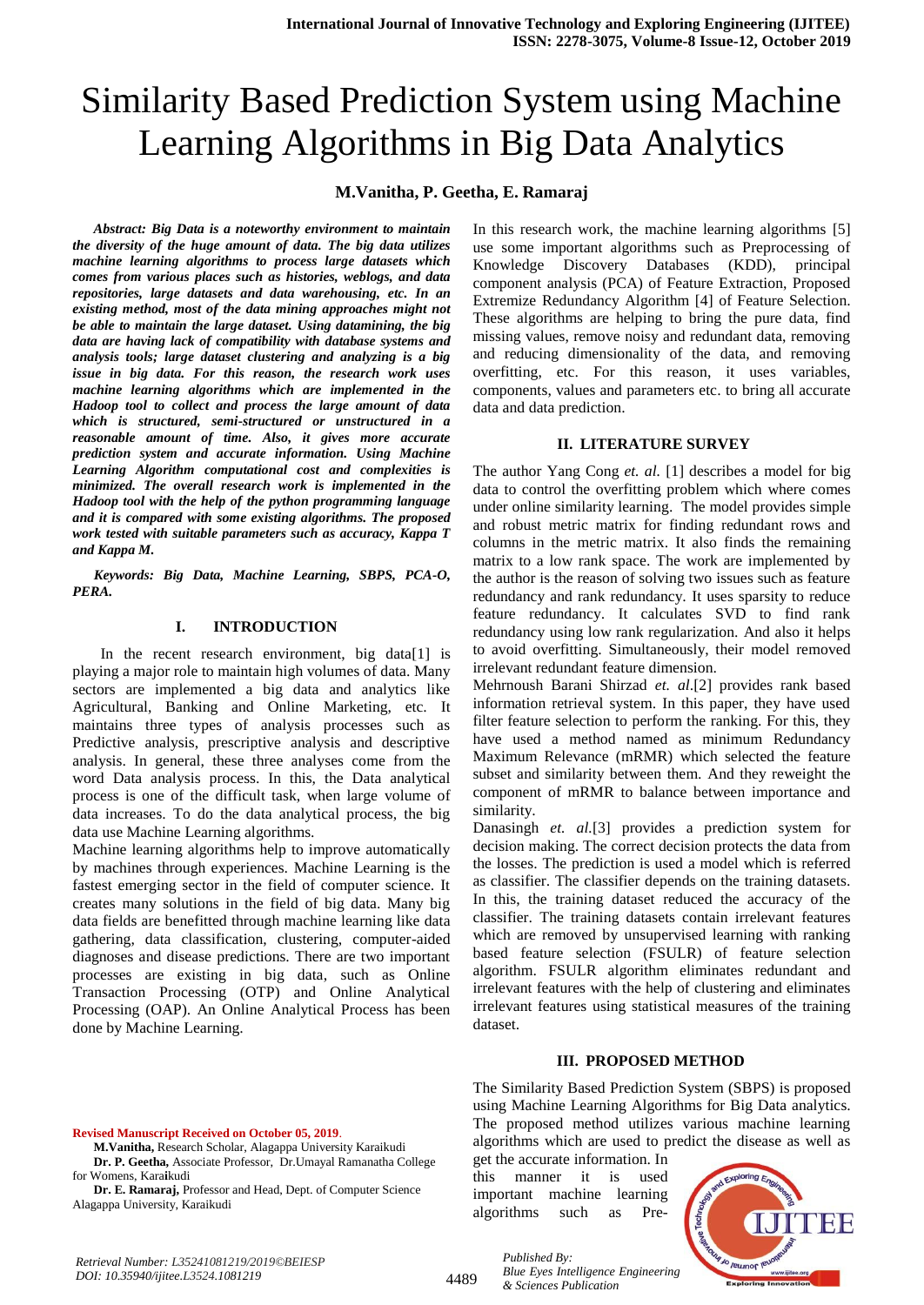processing algorithm, Principal Component Analysis Algorithm for Overfitting (PCA-O), and Proposed Extremize Redundancy Algorithm (PERA). To do the implementation the proposed work uses 10,000 cancer records of the patients. The overall implementation is done by the Hadoop tool with the help of python language and it is tested by most significant parameters such as accuracy, Kappa T and Kappa M.



**Figure 1. Architecture of Similarity Based Prediction System**

The above figure 1 represents the architecture of Similarity Based Prediction System (SBPS). In this, the proposed SBPS can be helped to collect the data from various sites as follows web logs, web histories, databases, data warehouses and data repositories, etc.. Then the data can be preprocessed by using machine learning algorithms. The data cleaning process is started. As this sequence, the noisy data can be removed. And redundant data are identified and removed. By proposed method, the data is cleansed. The data cleansing process brings the pure data. The pure data is stored in the file system for further use.

#### **PRE-PROCESSING**

| <b>INPUT</b><br>: Input Data Set |  |                              |
|----------------------------------|--|------------------------------|
| <b>OUTPUT</b> : Pure Data        |  |                              |
| Step 1                           |  | : Noise removal and removing |

|         |                      | Special characters and imssing    |  |
|---------|----------------------|-----------------------------------|--|
|         |                      | values replaced                   |  |
| Step 2  | $\mathbf{r}$         | Initialize Row as 0               |  |
| Step 3  | $\ddot{\cdot}$       | Reading file                      |  |
| Step 4  | $\ddot{\cdot}$       | Increment row                     |  |
| Step 5  | $\ddot{\cdot}$       | Count row                         |  |
| Step 6  | $\ddot{\cdot}$       | Initialize Sum as 0               |  |
| Step 7  | $\ddot{\cdot}$       | While line next                   |  |
| Step 8  |                      | $:$ If line next                  |  |
| Step 9  | $\mathbf{r}$         | Sum increment as next             |  |
| Step 10 |                      | $:$ Line next                     |  |
| Step 11 |                      | : End if and while                |  |
| Step 12 |                      | : Value = sum / row               |  |
| Step 13 | $\ddot{\phantom{a}}$ | Missing value of the attribute as |  |
|         |                      | value.                            |  |
| Step 14 |                      | File read Close                   |  |

special characters and missing

In this, the next step of the proposed method is feature extraction; is a process of dimensionality reduction. It helps to reduce the number of resources which is taken for processing without any loss of significant relevant information as well as it reduces the amount of data for a particular analysis which takes less time.

The feature extraction method proposed and utilized a new method called as the Principal Component Analysis Algorithm for Overfitting (PCA-O) to find the most accurate data with lesser time and fill the missing values as well as reduce the overfitting.

The PCA-O algorithm does following steps to reduce overfitting. In this, the first step is normalizing the data. It takes two dimensions X and Y, all X become  $x$ - and all Y become  $\nu$ - which is done by subtracting the respective columns. Finally, it gives a dataset which means zero. In the second step, the two dimensional dataset results are 2x2 covariance matrix such as  $[X1] = \text{Cov}[X1, X1]$  and  $\text{Var}[X2]$  $=$  Cov[X2, X2]. The Third step of PCA-O is to calculate the eigenvalues and eigenvectors which are used to find covariance matrix. In this, If  $dt(\lambda I - A) = 0$ ,  $\lambda$  is an eigenvalue of a matrix A. Similarly, if  $(\lambda I - A) v =$ *0,* for each eigenvalue  $\lambda$ , a corresponding eigen-vector  $\nu$ .

 $dt \longrightarrow$  determinant of the matrix

- $\lambda \rightarrow$  eigenvalue
- $A \rightarrow$  matrix
- $v \rightarrow$  eigen-vector

In the fourth step of the PCA-O is used to select components and to form a feature vector. The PCA-O is used for reduction of the dimensionality of the eigenvalues and eigenvectors which comes under from largest to smallest positions. So it takes eigenvector corresponding to the highest eigenvalue and it selects the eigenvalues those are very suitable to do the analysis. After reduction of dimensionality the PCA-O algorithm form a feature vector. It is a matrix of vectors it is also known as eigenvectors those are simply represented by two vectors such as Feature Vector  $=$  (eig1, eig2). The final step of the PCA-O algorithm is used to perform form the principal components using following formula.

*NewData = FeatureVector<sup>T</sup> x ScaledData<sup>T</sup>*

# Here, NewData Matrix consisting of the principal components FeatureVector  $\longrightarrow$  Formed Matrix using the *Published By:* U<sub>JO</sub> reumor le *Blue Eyes Intelligence Engineering & Sciences Publication*

*Retrieval Number: L35241081219/2019©BEIESP DOI: 10.35940/ijitee.L3524.1081219*

4490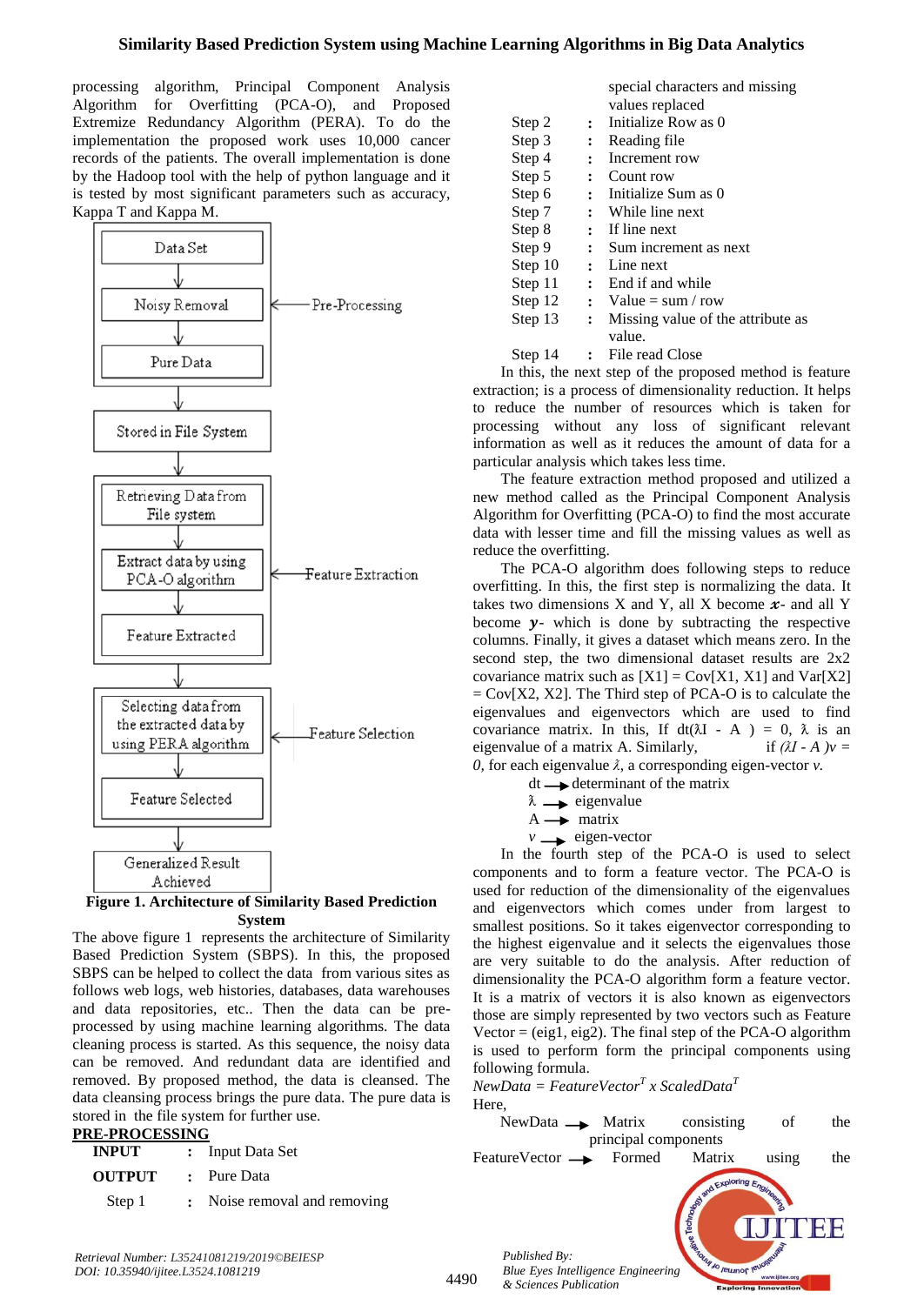eigenvectors

- ScaledData 
ightarrow Scaled version of original dataset
	- $T \longrightarrow$  Transpose of matrix which is created based on interchanging of rows and columns.

All the eigenvectors of a matrix are perpendicular to each other. In PCA the eigenvectors can be helped to reduce the dimension of the dataset.

Feature selection is the process of prediction variable or output those are contributed by the user. The feature selection uses machine learning algorithm for following purposes such as reducing the complexity of a model, reduces training time, easy to interpret, reduces over fitting and improves accuracy. In this method feature selection method proposes a new approach named as the Proposed Extremize Redundancy Algorithm (PERA). PERA is used to select the features with high and low correlation with the class. In this, PERA uses two methods such as F-statistic and pearson correlations. The F-statistic provides continuous features which contain accurate correlations between classes. The Pearson correlation coefficient can be used to calculate correlations between features. Finally the pure and accurate data can be retrieved.

**Feature Extraction and Feature Selection**

| <b>INPUT</b>  | $\ddot{\cdot}$ | Pure Data Set                                                         |
|---------------|----------------|-----------------------------------------------------------------------|
| <b>OUTPUT</b> | ፡              | <b>Extracted Data</b>                                                 |
| Step 1        |                | Initialize all the variables as double                                |
| Step 2        | ፡              | $M_n \rightarrow$                                                     |
| Step 3        | :              | while line! = null                                                    |
| Step 4        | $\ddot{\cdot}$ | Variable dd, out                                                      |
| Step 5        |                | For (double dd: entry)                                                |
| Step 6        | :              | outt $+=$ dd/entry.length.                                            |
| Step 7        | ፡              | End For                                                               |
| Step 8        |                | return out                                                            |
| Step 9        | :              | $Co_{var} \rightarrow$                                                |
| Step 10       | $\ddot{\cdot}$ | double sum=0, $aM = mean(a)$ , $bM = mean(b)$ , $dv = a.length - 1$ . |
| Step 11       | :              | For $\rightarrow$ i to outt. length                                   |
| Step 12       | :              | For $\rightarrow$ j to outt. length                                   |
| Step 13       |                | sum += $a(i)$ +aM * $b(i)$ bm                                         |
| Step 14       |                | If sum== $0.0$ then sum = val                                         |
| Step 15       |                | End If, For (j)                                                       |
| Step 16       |                | return sum / dv                                                       |
| Step 17       |                | End For (j)                                                           |
| Step 18       | :              | Covariance Matrix $\rightarrow$                                       |
| Step 19       | :              | double $[]$ $[]$ out = $[mat.length]$ $[mat.length]$                  |
| Step 20       | $\ddot{\cdot}$ | For $\rightarrow$ I to out.length                                     |
| Step 21       | $\ddot{\cdot}$ | For $\rightarrow$ J to out.length                                     |
| Step 22       | $\ddot{\cdot}$ | $double[] dtA = mat[i]$                                               |
| Step 23       | :              | $double[] dtB = mat[j]$                                               |
| Step 24       | :              | $out[i][j] = cov(dtA,dtB)$                                            |
| Step 25       | :              | End For $(i)$ $(i)$                                                   |
| Step 26       | :              | return out                                                            |
| Step 27       | :              | Eigen Set $\rightarrow$                                               |
| Step 28       | ፡              | $double[][] copy = input$                                             |
| Step 29       | $\ddot{\cdot}$ | $double[][] q = [copy.length][copy.length]$                           |
| Step 30       |                | For $\rightarrow$ I to q.length                                       |
| Step 31       | $\ddot{\cdot}$ | $q[i][j]=1$                                                           |
| Step 32       | $\ddot{\cdot}$ | End For                                                               |
| Step 33       |                | boolean done $=$ false                                                |
| Step 34       |                | While (done)                                                          |
| Step 35       | $\ddot{\cdot}$ | double[][] nMat=multiply(q[i],q[j])                                   |
| Step 36       | $\cdot$        | If $nMat - copy > 0.0000001$                                          |
| Step 37       |                | $copy = nMat.$                                                        |
| Step 38       |                | End If, For, While                                                    |
| Step 39       |                | double $[$ [][] data = covMat();                                      |
| Step 40       |                | return eigen                                                          |
| Step 41       |                | $double[][] vals = {eigen.values}$                                    |
| Step 42       | $\ddot{\cdot}$ | Eigen vectors and Values                                              |
| Step 43       |                | For I to vals[0].length                                               |
| Step 44       |                | int $j = 0$                                                           |
| Step 45       |                | If double.isNAN(vals[i][j])                                           |



*Published By:*

*& Sciences Publication* 

*Blue Eyes Intelligence Engineering*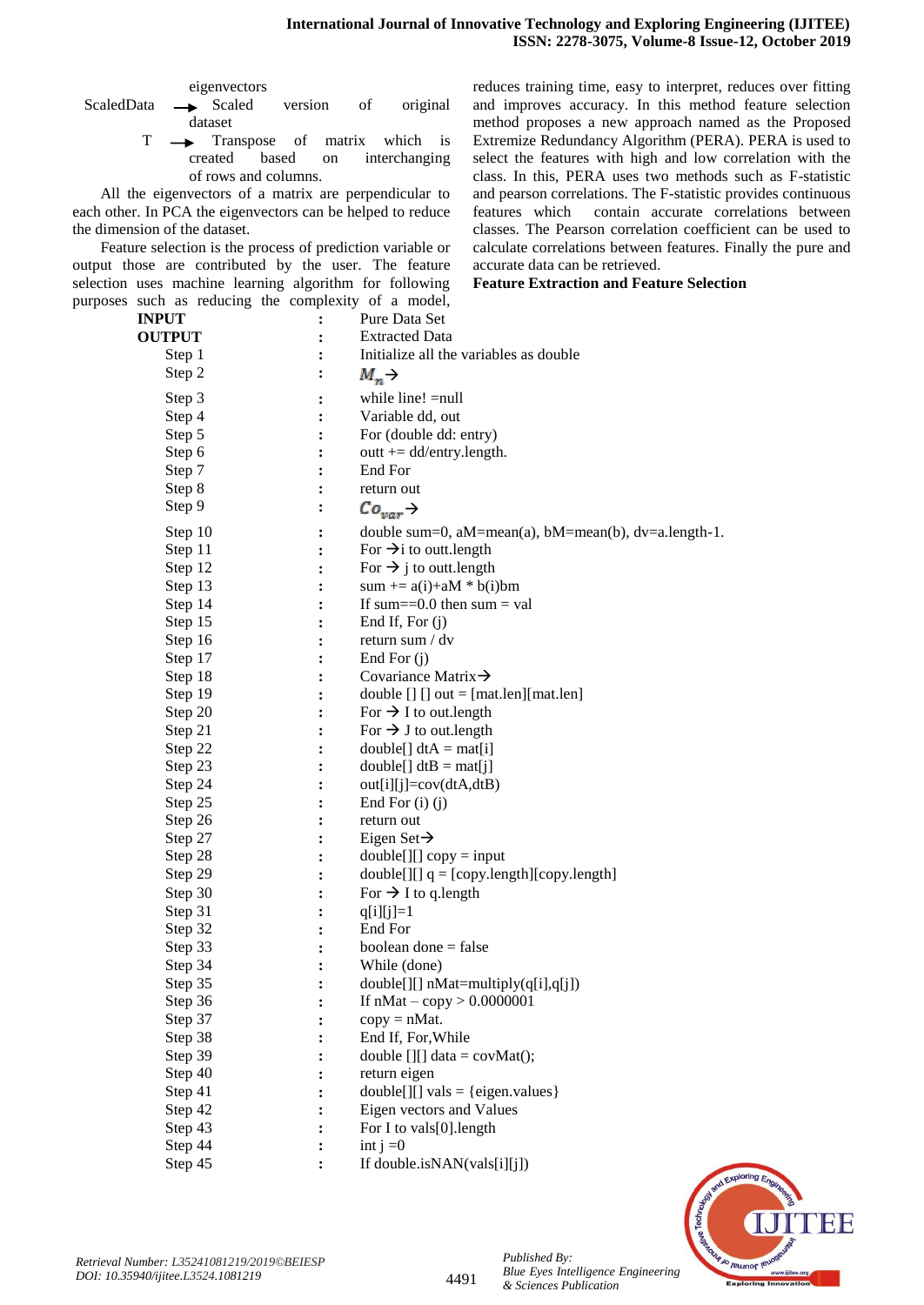#### **Similarity Based Prediction System using Machine Learning Algorithms in Big Data Analytics**

| Step 46<br>Step 47<br>Step 48<br>Step 49 | ፡<br>፡ | $vals[i][i] = 1.0$<br>double[][] $fv = pc(10, eigen)$<br>transpose(mul(pc, inttranspose))<br>$double$ [][] $k = \text{transpose}(mul(pc, intranspose))$ |
|------------------------------------------|--------|---------------------------------------------------------------------------------------------------------------------------------------------------------|
| Step 50                                  |        | string $dt = k$ to the string                                                                                                                           |
| Step 51                                  | ፡      | lin=k.substring(0.t.length()-1)                                                                                                                         |
| Step 52                                  | ፡      | For I to length $(k)$                                                                                                                                   |
| Step 53                                  | ፡      | string $tt =$ substring $(k)$                                                                                                                           |
| Step 54                                  |        | print tt.                                                                                                                                               |
| Step 55                                  |        | End For                                                                                                                                                 |
| Step 56                                  | ٠      | End While                                                                                                                                               |
| Step 57                                  |        | <b>Featured Data Achieved</b>                                                                                                                           |

After feature selection the machine learning algorithm can be used to perform the data transformation. In this, the proposed method can be generalized to the output results which means data is formatted from unstructured into a structured format. Finally, the exact and accurate data can be collected by the user as they need.

#### **Generalized the output**

| <b>INPUT</b>   |              | : Extracted Data                          |
|----------------|--------------|-------------------------------------------|
| OUTPUT :       |              | Generalized Output                        |
| RUN()          |              |                                           |
| Step 1         | $\mathbf{L}$ | Calculate values                          |
| Step $2$ :     |              | $Sacc = 0$ , skapm = 0, skapt = 0         |
| Step $3$ :     |              | for $I \leftarrow 0$ to size accuracy     |
| Step 4 :       |              | $Sacc = accuracies(i)$                    |
| Step $5$ :     |              | $skapm = kappams(i)$                      |
| Step $6:$      |              | $skapt = kappats(i)$                      |
| Step 7 $\cdot$ |              | End For                                   |
| Step $8$ :     |              | $accuracies(i) = Sacc / size. Accuracies$ |
| Step 9 $\cdot$ |              | $kappams(i) = skapm / size.kappams$       |
| Step $10$ :    |              | $kappats(i) = skapt / size.kappats$       |
| Step $11$ :    |              | $SD \leftarrow$ standard deviation        |
| Step $12$ :    |              | $sum = 0$                                 |
| Step $13$ :    |              | for $I \leftarrow 0$ to size data         |
| Step $14$ :    |              | sum += $(data(i) - 2.0)^2$                |
| Step $15$ :    |              | End For                                   |
|                |              | Step $16$ : return sum/data.size          |
| Experiments()  |              |                                           |

| Step 1      |                | : Initialize iAcc = $-1$ , iKappam = $-1$ , |
|-------------|----------------|---------------------------------------------|
|             |                | iKappat = $-1$ , iCputime = $-1$ ,          |
|             |                | $i$ RamHours = -1, iinstance = -1, index =  |
|             |                | $\theta$                                    |
|             |                | Step 2 : for s: split ","                   |
| Step $3$ :  |                | iAcc, iKappam, iKappat, iCputime,           |
|             |                | $i$ RamHours, iinstance = $i$ bdex          |
| Step 4      | $\mathbf{r}$   | End for                                     |
| Step $5$ :  |                | return index                                |
| Step $6:$   |                | for entry $\leftarrow 0$ to no of entries   |
| Step 7 :    |                | accuracies, <i>iAcc</i>                     |
| Step 8      | $\ddot{\cdot}$ | kappams. iKappam                            |
| Step 9      | $\ddot{\cdot}$ | kappats. iKappat                            |
| Step $10$ : |                | instance. Instance                          |
|             |                | Step 11 : End For                           |
|             |                |                                             |

#### **IV. RESULTS AND DISCUSSION**

In this part, the proposed method is implemented two algorithms such as PCA-O and PERA. To make the

*Retrieval Number: L35241081219/2019©BEIESP DOI: 10.35940/ijitee.L3524.1081219*

implementation, the proposed work uses the Hadoop tool; is one of the significant tool to predict the disease/information in an effective way.

Hadoop software is one kind of big data tool which helps to allow distributed processing that processed the large data sets across collections of computers. During processing, it delivers faster and flexible data processing; provides the robust environment.

The proposed method of Similarity Based Prediction System is using effective algorithms such as Feature selection based on correlation, Feature selection based on χ2, Feature selection based on information gain, Feature selection based on gain ratio, Feature selection based on symmetric uncertainty and Feature selection based on unsupervised learning algorithm. To evaluate the results, the above said algorithms are used following parameters such as accuracy, Kappa M, and Kappa T which are most suitable to bring the results in an effective manner.

| Feature selection based on<br>correlation                     | $\rightarrow$ FS-Cor          |
|---------------------------------------------------------------|-------------------------------|
| Feature selection based on $\chi$ 2                           | $\blacktriangleright$ FSChi   |
| Feature selection based on<br>information gain                | FSInfo                        |
| Feature selection based on gain<br>ratio                      | $\blacktriangleright$ FSGaira |
| ReliefF                                                       | $\blacktriangleright$ ReliefF |
| Feature selection based on<br>symmetric uncertainty           | <b>FSUnc</b>                  |
| Feature selection based on<br>unsupervised learning algorithm | $FS(Us-L)$                    |

The table1 shows the proposed and existing algorithms to test the results of accuracy. In this the existing algorithms of FS-Cor produces 75.5% correspondingly FSChi gives 75.4%, FSInfo gives 77.6%, FSGaira gives 76.6%, ReliefF produces 75%, FSUnc produces 76.9%, and FS(Us-L) gives 77.7% accuracy. Similarly the proposed PERA algorithm produces 95.4% accuracy. Comparing with existing and proposed algorithms, the proposed PERA algorithm produces better results than an existing one.



*Published By: Blue Eyes Intelligence Engineering & Sciences Publication*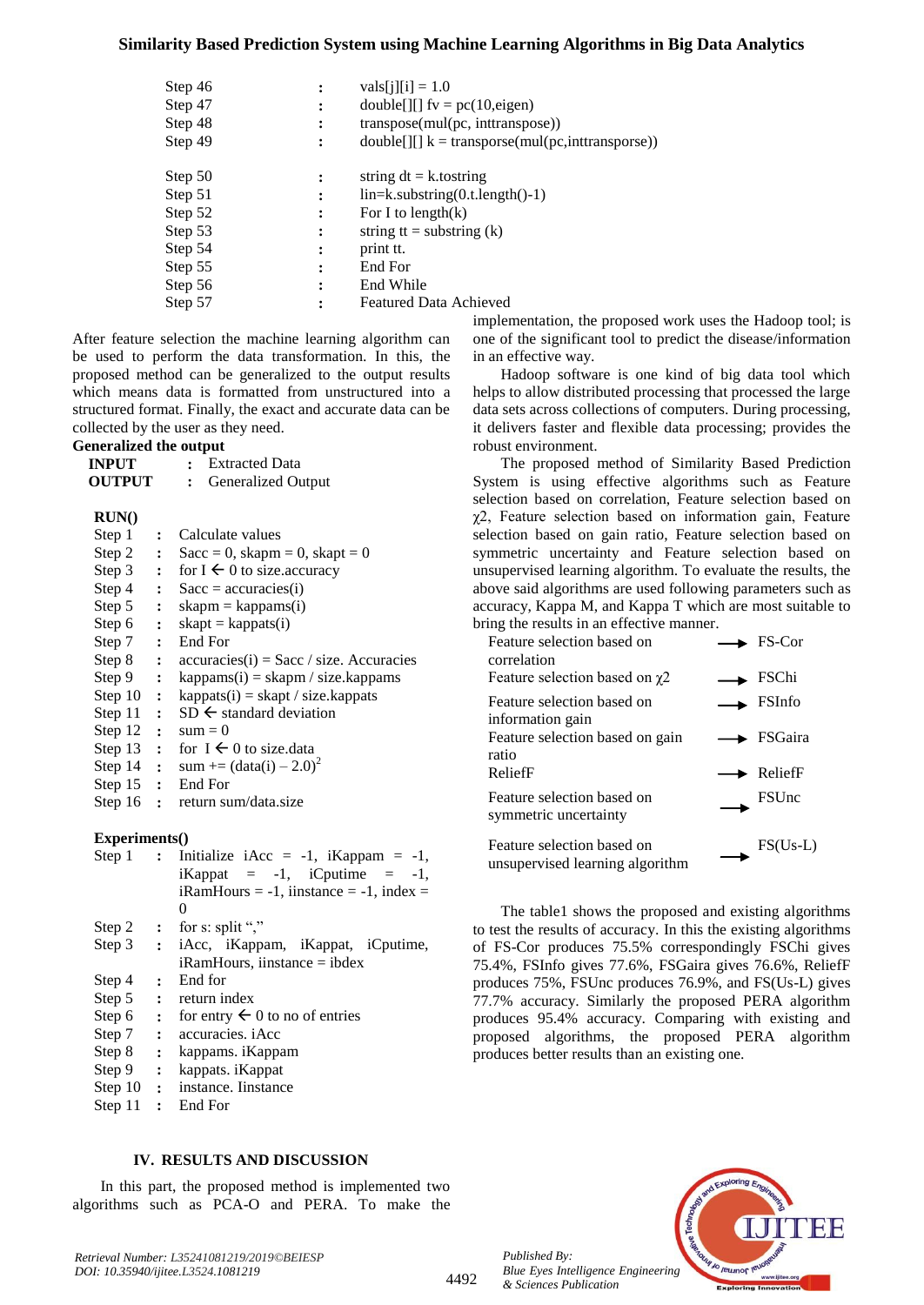| <b>Algorithms</b>          |               | <b>Accuracy</b> |
|----------------------------|---------------|-----------------|
|                            | FS-Cor        | 75.5            |
|                            | FSChi         | 75.4            |
| <b>Existing Algorithms</b> | <b>FSInfo</b> | 77.6            |
|                            | FSGaira       | 76.6            |
|                            | ReliefF       | 75              |
|                            | <b>FSUnc</b>  | 76.9            |
|                            | $FS(Us-L)$    | 77.7            |
| <b>Proposed Algorithms</b> | <b>PERA</b>   | 95.4            |

**Table 1. Comparison between Existing and Proposed Algorithms**



**Figure 2. Comparison between Existing and Proposed Algorithms of Feature Selection**

Figure 2 displays the graphical representation of the existing and proposed feature selection algorithms which is tabled in table 1.  $T_{\text{a}}$ ble 2. Proposed PEPA Algorithm

| I abie 2. Proposed PERA Algorithm |        |  |
|-----------------------------------|--------|--|
| <b>PERA Algorithm</b>             | Values |  |
| Accuracy                          | 95.4   |  |
| Kappa M                           | 87.78  |  |
| kappa T                           | 88.64  |  |

The table 2 represents the value for the proposed PERA algorithm using the following parameters such as Accuracy, Kappa M, and Kappa T. The proposed PERA algorithm provides the output of accuracy is 95.4% correspondingly Kappa M produces 87.78% and Kappa T produces 88.64% of accuracy. Based on these the proposed algorithm produces better results than existing algorithms.



**Figure 3. Proposed PERA Algorithm** Figure 3 shows the graphical representation of the figure for the proposed PERA algorithm. The value is

tabulated in table 2. Finally the proposed algorithm produces better results than existing feature selection algorithms.

#### **V. CONCLUSION**

This research work proposed new method named as Similarity Based Prediction System to fine most accurate data and remove irrelevant data. Because of these it develops two algorithms namely, PCA-O and PERA algorithms. These algorithms helped to find better accuracy than existing feature selection algorithms. The existing algorithms are compared with proposed algorithms which is produced good results. The proposed algorithm is tested with parameters like accuracy, kappa T and kappa M; produces the good results. In future, the research work can be extended to find and remove ranking redundancy and feature redundancy. Also, it measures some other statistical parameters.

# **REFERENCES**

- 1. Yang Cong, Ji Liu, Baojie Fan, Peng Zeng, Haibin Yu and Jiebo Luo, "Online Similarity Learning for Big Data with Overfitting", 2332- 7790 (c) 2016 IEEE.
- 2. Mehrnoush Barani Shirzad and Mohammad Reza Keyvanpour, "A feature selection method based on minimum redundancy maximum relevance for learning to rank", 978-1-4799-8733-7/15/\$31.00 ©2015 IEEE.
- 3. Danasingh Asir Antony Gnana Singh, Subramanian Appavu Alias Balamurugan, and Epiphany Jebamalar Leavline, "An Unsupervised Feature Selection Algorithm with Feature Ranking for Maximizing Performance of the Classifiers", International Journal of Automation and Computing 12(5), October 2015, 511-517 DOI: 10.1007/s11633- 014-0859-5.
- 4. Barnali Sahu, Satchidananda Dehuri, and Alok Kumar Jagadev, "Feature selection model based on clustering and ranking in pipeline for microarray data", Informatics in Medicine Unlocked 9 (2017) 107–122.
- 5. Xiaojun Chen, Member, IEEE, Guowen Yuan, Feiping Nie and Zhong Ming, "Semi-supervised Feature Selection via Sparse Rescaled Linear Square Regression", IEEE Transaction On Knowledge And Data Engineering, DOI 10.1109/TKDE.2018.2879797, IEEE.
- 6. Andrea De Mauro, Marco Greco and Michele Grimaldi, "What is Big Data? A Consensual Definition and a Review of Key Research Topics", International Conference on Integrated Information (IC-ININFO 2014), AIP Conf. Proc. 1644, 97-104 (2015); doi: 10.1063/1.4907823.
- 7. D. P. Acharjya, Kauser Ahmed P, "A Survey on Big Data Analytics: Challenges, Open Research Issues and Tools", (IJACSA) International Journal of Advanced Computer Science and Applications, Vol. 7, No. 2, 2016.
- 8. Peter Richtárik and Martin Taká c, "Parallel coordinate descent methods for big data optimization", Math. Program., Ser. A (2016) 156:433–484 DOI 10.1007/s10107-015-0901-6.
- 9. Jianqing Liang and Qinghua Hu, "Semi-Supervised Online Multi-Kernel Similarity Learning for Image Retrieval", IEEE Transactions On Multimedia.
- 10. Foster Provost and Tom Fawcett, "Data Science and Its Relationship To Big Data And Data-Driven Decision Making", DOI: 10.1089/big.2013.1508, Mary Ann Liebert, Inc., Vol. 1 No. 1, March 2013 Big Data.

This Paper has been written with the financial support of RUSA - Phase 2.0 grant sanctioned vide Letter No. F. 24-51/2014-U, Policy(TNMulti-Gen), Dept. of Edn. Govt. of India, Dt.09.10.2018



*Retrieval Number: L35241081219/2019©BEIESP DOI: 10.35940/ijitee.L3524.1081219*